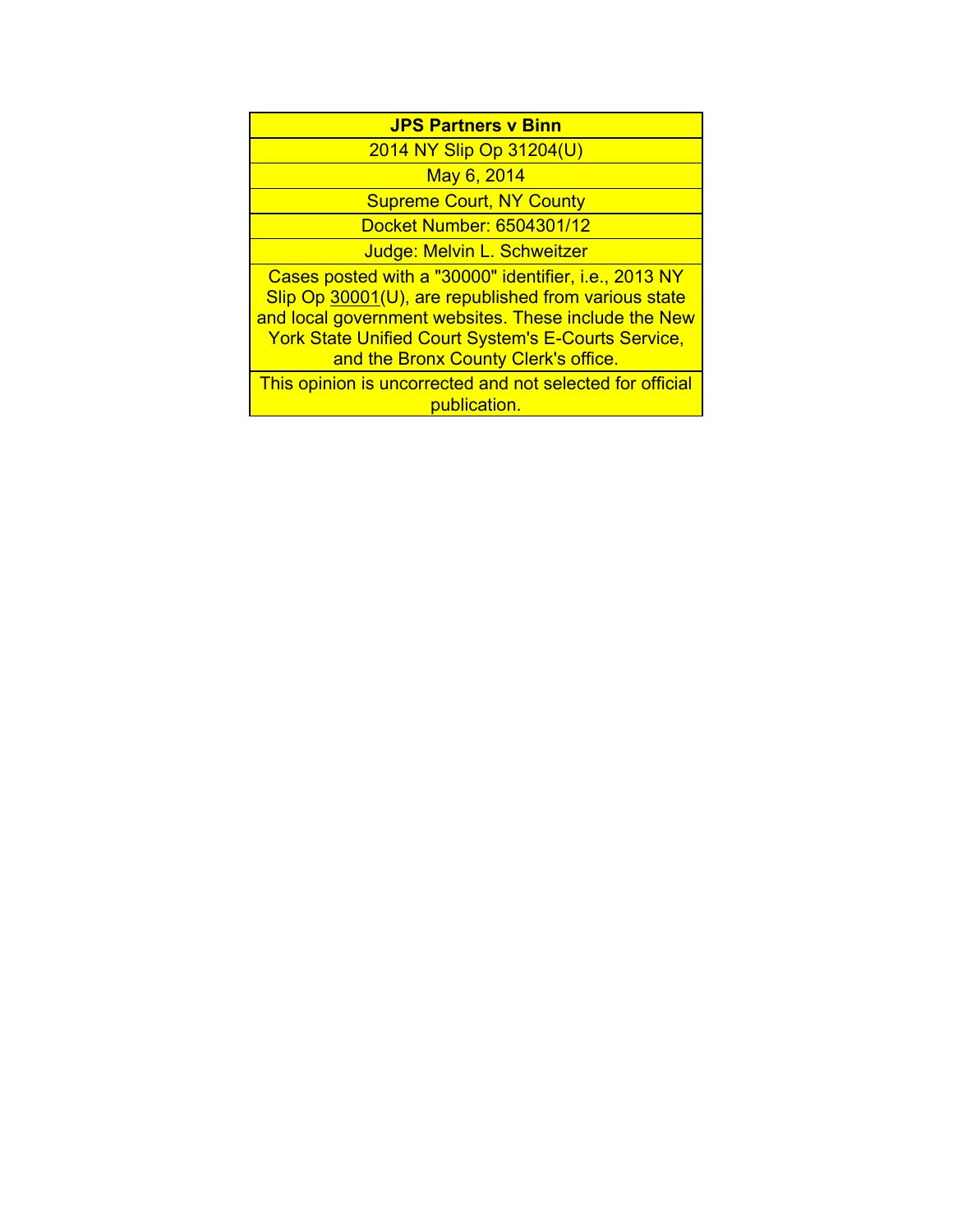| SUPREME COURT OF THE STATE OF NEW YORK<br><b>COUNTY OF NEW YORK: PART 45</b>                                                                                      |                           |
|-------------------------------------------------------------------------------------------------------------------------------------------------------------------|---------------------------|
| JPS PARTNERS in its own right, and derivatively in<br>the right of BINN AND PARTNERS, LLC,                                                                        |                           |
| Plaintiffs,                                                                                                                                                       | Index No. 650430/12       |
| -against-                                                                                                                                                         | <b>DECISION AND ORDER</b> |
| MORETON BINN, an individual, GUGGENHEIM<br>SECURITIES, LLC, MISTRAL EQUITY PARTNERS,<br>MISTRAL CAPITAL MANAGEMENT, LLC, and<br>LILAC VENTURES MASTER FUND, LTD., | Motion Sequence No. 007   |
| Defendants,                                                                                                                                                       |                           |
| -and-                                                                                                                                                             |                           |
| BINN AND PARTNERS, LLC,                                                                                                                                           |                           |
| Nominal Defendant.                                                                                                                                                |                           |

/ /

MELVIN L. SCHWEITZER, J.:

 $[$ \* $1]$ 

## Statement of Facts

This is a motion for partial summary judgment by JPS Partners (JPS) for dissolution of Binn and Partners, LLC (Binn), against Moreton Binn and Binn nominally (collectively referred to as the Binn defendants). The Binn defendants oppose and have filed a cross-motion to deny JPS's claim for dissolution. The parties should be familiar with the operative facts as the Court has written several opinions deciding prior motions.

The following material facts are not in dispute. Binn operates pursuant to the Third · Amended and Restated Operating Agreement, dated June 16, 2008 (Operating Agreement). JPS is a member of Binn and holds a minority interest of 1.93%. Moreton Binn is the manager of Binn. Section 8.0l(b) of the Operating Agreement provides for Binn to be dissolved upon "The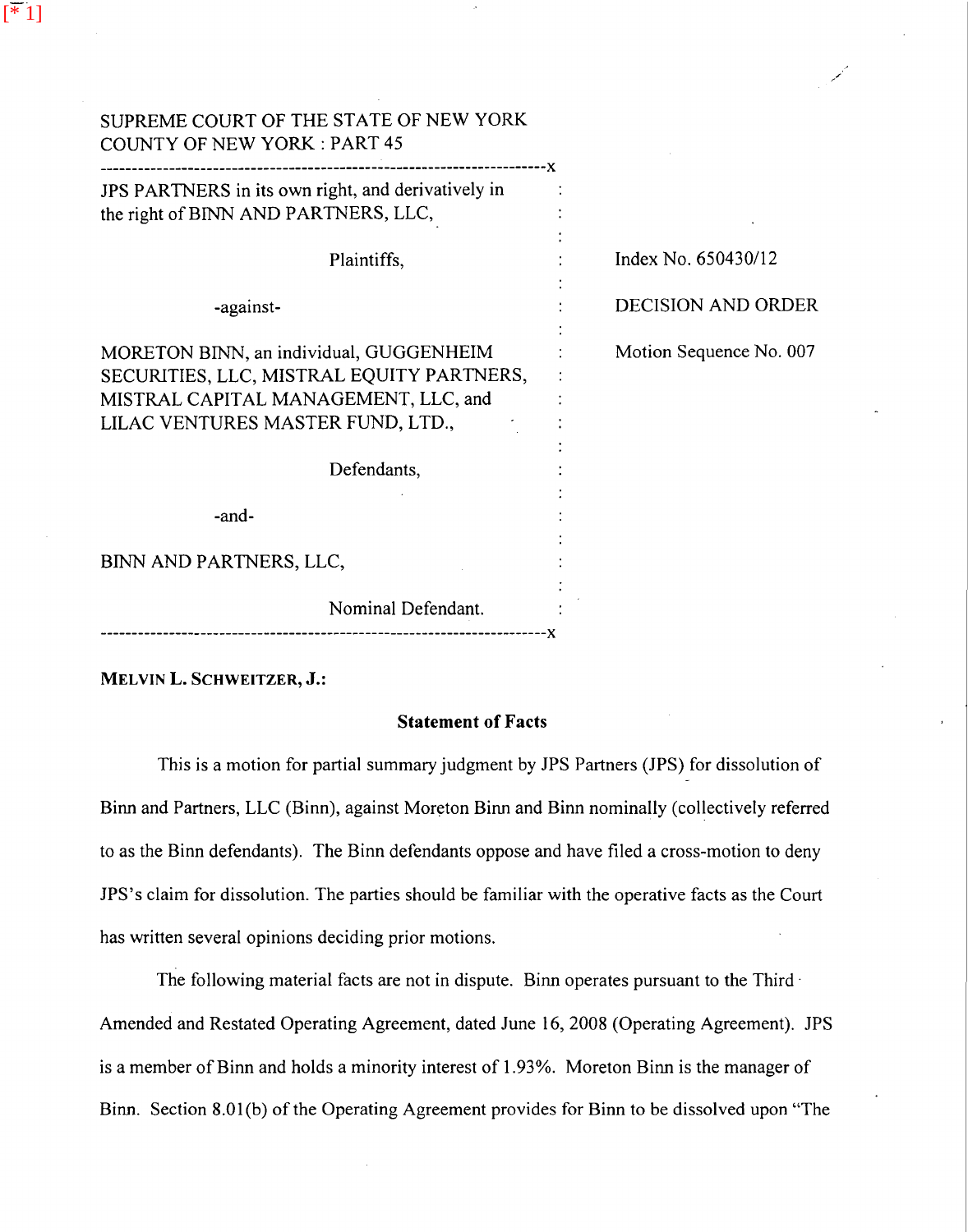Transfer of substantially all of the assets of the Company." On February 23, 2012, as part of the overall transaction underlying this dispute, Binn's assets were contributed to XpresSpa Holdings, LLC (Holdings), a newly formed company. *(See Affidavit of Moreton Binn*, 10.) Binn received a 55% interest in Holdings. Moreton Binn holds 3%, and Mistral Equity Partners holds 42%. Without JPS' consent, the Operating Agreement was amended by Moreton Binn prior to the transaction, to require that Binn remain in existence even if substantially all of its assets were to be transferred. (Operating Agreement, §9.07.)

[\* 2]

## **Discussion**

The legal principles restated by the Court of Appeals in *Zuckerman v City of New York,*  49 NY2d 557 (1980) require that in order to obtain summary judgment it is necessary that the movant establish his cause of action or defense 'sufficiently to warrant the court as a matter of law in directing judgment' in his favor (CPLR 3212, subd [b]), and he must do so by tender of evidentiary proof in admissible form. Failure to make such a showing requires denial of the motion, regardless of the sufficiency of the opposing papers. *Winegrad v New York Univ. Med. Ctr.,* 64 NY2d 851 (1985), *Matter of Redemption Church of Christ v Williams,* 84 AD2d 648 (3d Dept 1981).

JPS asserts that: Pursuant to section 8.01 of the Operating Agreement, Binn "shall ... be dissolved upon ... (b) The Transfer of substantially all of the assets of the Company"; and that the February 23, 2012 transfer of substantially all of Binn's assets and liabilities to another entity was just such an event of dissolution under the Operating Agreement.

The Binn defendants assert that: the transfer did not constitute a dissolution under the Operating Agreement; and the amendment to the Operating Agreement ensured the continued ) existence of Binn. JPS disagrees, arguing that: the amendment is invalid; it violates Section 9.07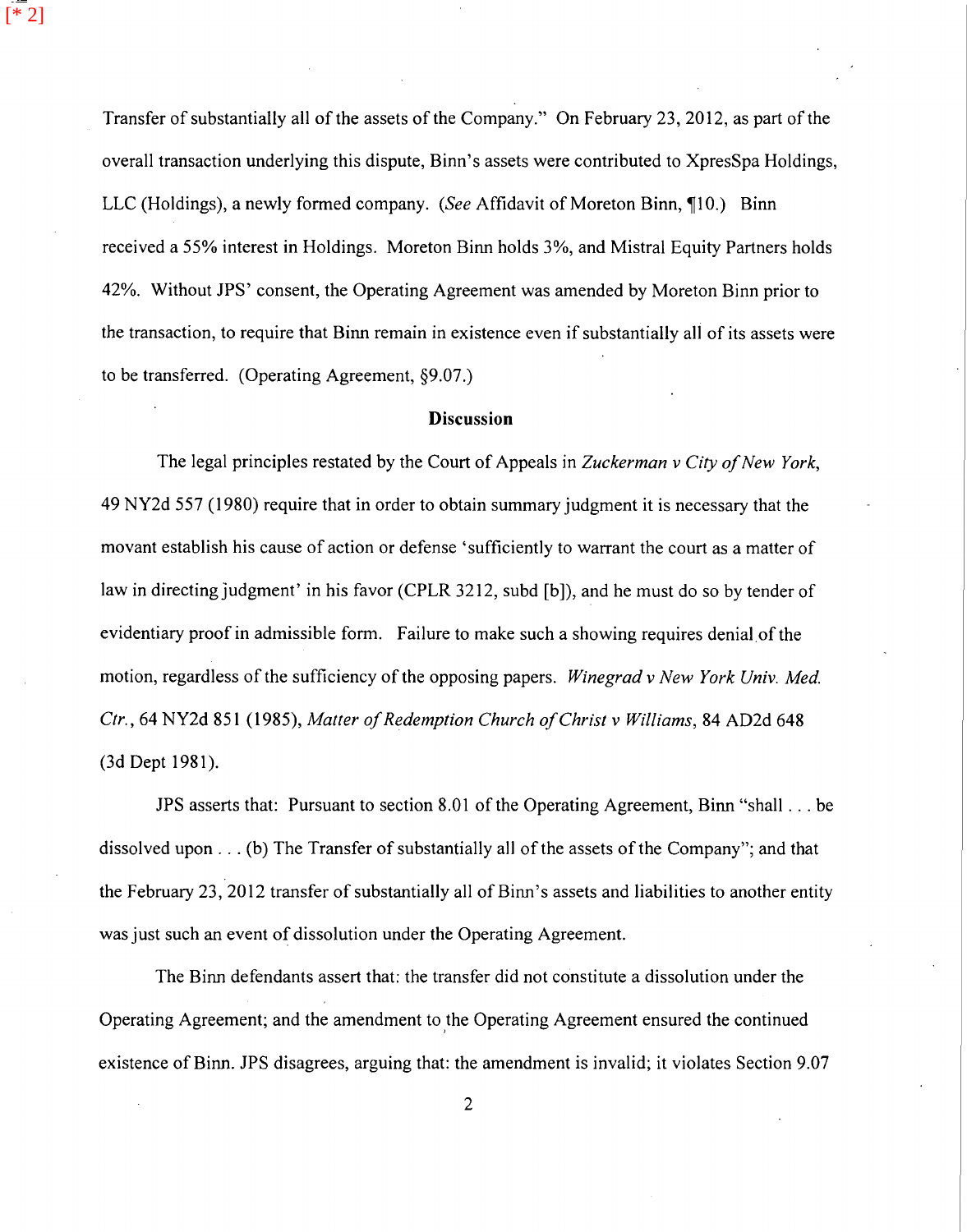[\* 3]

of the Operating Agreement; it adversely affected its right to dissolution; and JPS' written consent was not obtained.

The Court finds for JPS. Substantially all of the assets of Binn were transferred to XpresSpa Holdings, LLC. Moreton Binn attests that, "under the Operating Agreement, dissolution of Binn and Partners will only occur when it divests itself of the spa business." *(Id.,*  -J7.) However, Binn does not cite to any language, and there is none in the Operating Agreement to support this assertion. Section 8.01 is clear and unambiguous.

Defendants argue that the Operating Agreement was amended prior to the transaction on February 1, 2012, and that in spite of Section 8.01, the amendment contemplated the continued existence of Binn after the February 23, 2012 transaction. Although Moreton Binn is authorized by the Operating Agreement to make amendments to it at his sole discretion, this authority is limited in certain cases, such as when a member is adversely affected by an amendment varying terms of, *inter alia,* dissolution. (Operating Agreement, §9.07.) In that case, written consent of the affected member is required.

JPS alleges that the amendment to the Operating Agreement adversely affected its rights to dissolution in the event of a transfer of substantially all of the assets of Binn, and that its written consent was not obtained in connection with adopting this amendment. Defendants counter that at the time of the amendment, consent was not required because the amendment did not adversely affect JPS, and JPS had no right to dissolution. This argument is wrong, as well as beside the point. Under Section 9.07, consent is required if the amendment would vary the terms of dissolution, which there is no question it does here; prior to the amendment a transfer of substantially all of Binn's assets would have triggered dissolution, but after the amendment Binn would not be dissolved if it retained any illiquid assets, such as membership interests in a non-

3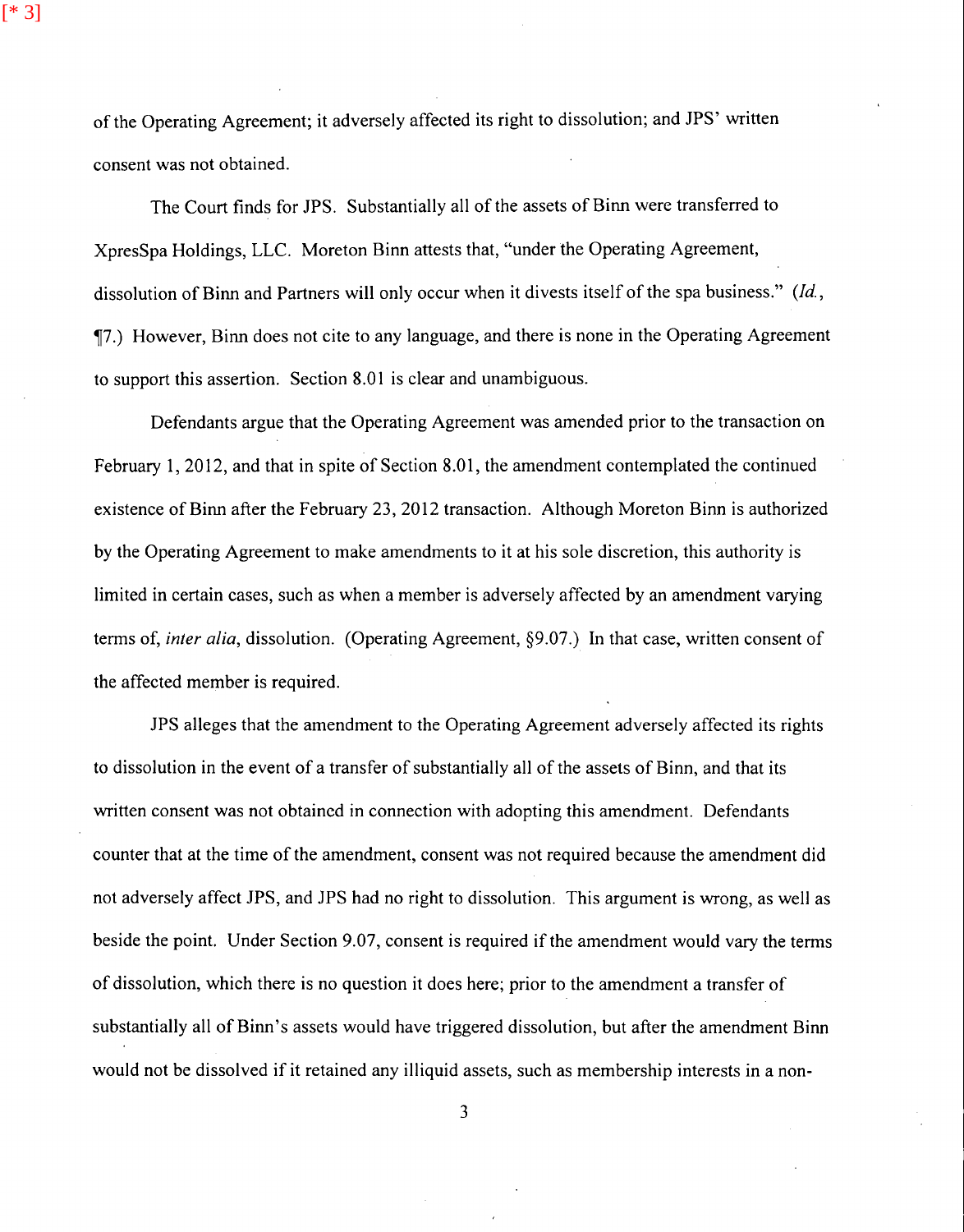[\* 4]

public company. The evidence shows that the amendment was crafted to cover the transaction at issue, which resulted in Binn holding a 55% membership interest in Holdings. But there is no getting around the fact that substantially all of Binn' s assets were transferred to accomplish this result. The fact that the Binn defendants are relying on the amendment to shield Binn from dissolution is evidence alone of its adverse impact on JPS.

The proponent of a summary judgment motion must make a prima facie showing to entitlement of judgment as a matter of law, tendering sufficient evidence to eliminate any material issues of fact from the case. *Winegrad v New York Univ. Med. Ctr., supra.* JPS has presented sufficient admissible evidence to the court by submitting the amendment and incontrovertible evidence that its consent was not obtained.

JPS has shown the amendment constitutes a material adverse limitation on its right to dissolution. The amendment is invalid and JPS has a clear right to dissolution in the circumstances here. Accordingly, it is

ORDERED that plaintiff JPS Partners' Motion for Partial Summary Judgment on its First Cause of Action for Dissolution under the Operating Agreement is granted, the First Cause of Action is severed, and the remaining Causes of Action shall continue; and it is further

ORDERED that defendants' Motion for Partial Summary Judgment dismissing the First Cause of Action is denied; and it is further

ORDERED that pursuant to Part 36 of the Rules of the Chief Judge, the Court appoints as Receiver John H. Carley, Esq., Law Offices of John H. Carley, 88 Central Park West, New York, N.Y. 10023, (212) 874-2979, for the purpose of unwinding the business of Binn and Partners, LLC, liquidation, and recovery of assets; and it is further

4